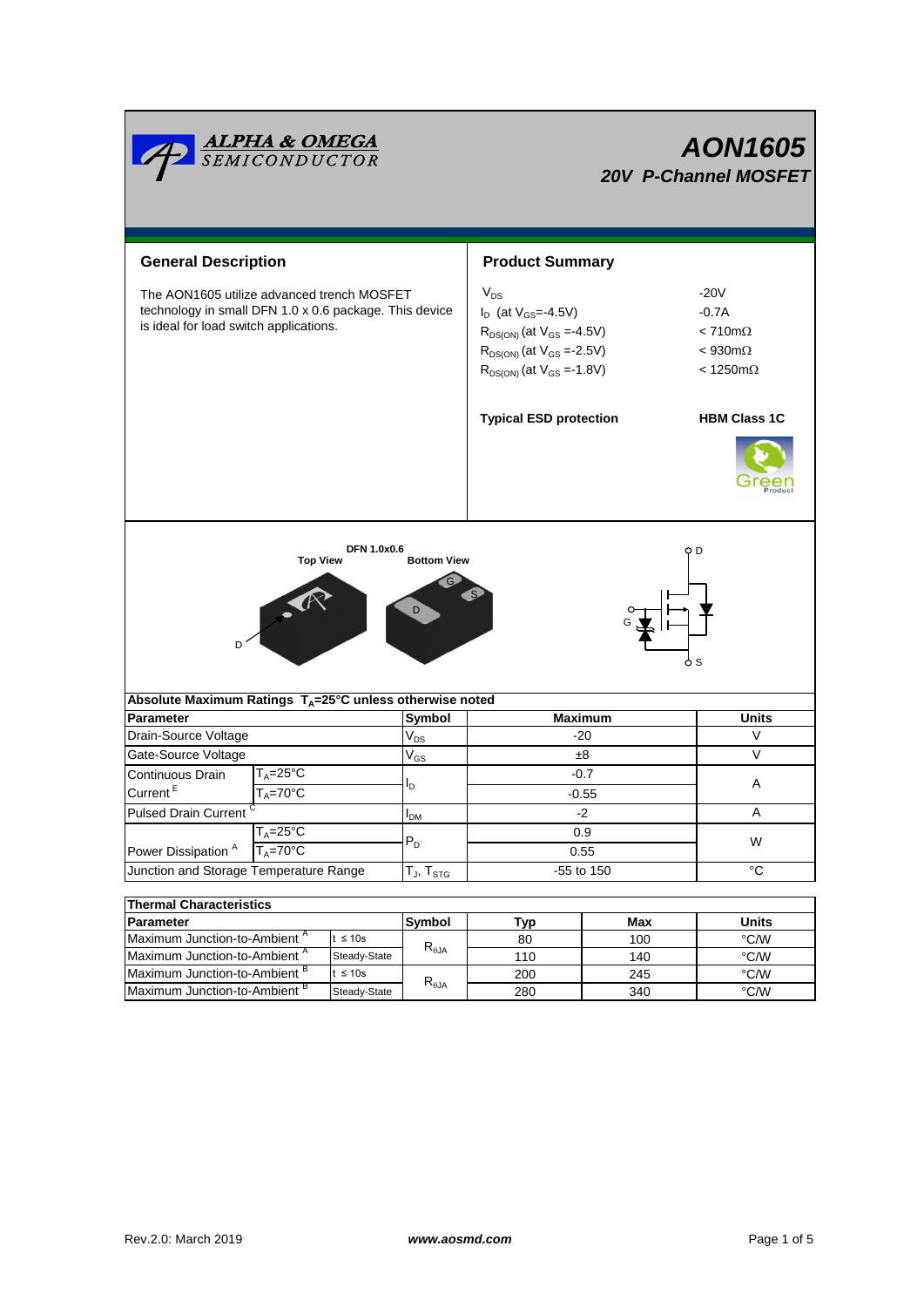

## **Electrical Characteristics (TJ=25°C unless otherwise noted)**

| <b>Symbol</b>              | Parameter                                                            | <b>Conditions</b>                                                     | Min    | <b>Typ</b> | <b>Max</b> | <b>Units</b> |  |  |  |  |  |
|----------------------------|----------------------------------------------------------------------|-----------------------------------------------------------------------|--------|------------|------------|--------------|--|--|--|--|--|
| <b>STATIC PARAMETERS</b>   |                                                                      |                                                                       |        |            |            |              |  |  |  |  |  |
| $BV_{DSS}$                 | Drain-Source Breakdown Voltage                                       | $I_{D} = -250 \mu A$ , $V_{GS} = 0V$                                  | $-20$  |            |            | V            |  |  |  |  |  |
| $I_{DSS}$                  | Zero Gate Voltage Drain Current                                      | $V_{DS}$ =-20V, $V_{GS}$ =0V                                          |        |            | $-1$       | μA           |  |  |  |  |  |
|                            |                                                                      | $T_i = 55^{\circ}C$                                                   |        |            | $-5$       |              |  |  |  |  |  |
| $I_{GSS}$                  | Gate-Body leakage current                                            | $V_{DS}=0V$ , $V_{GS}=±8V$                                            |        |            | ±10        | μA           |  |  |  |  |  |
| $V_{GS(th)}$               | $V_{DS} = V_{GS}$ , I <sub>D</sub> =-250µA<br>Gate Threshold Voltage |                                                                       | $-0.4$ | $-0.7$     | $-1.1$     | V            |  |  |  |  |  |
| $I_{D(ON)}$                | On state drain current                                               | $V_{GS} = -4.5V$ , $V_{DS} = -5V$                                     | $-2$   |            |            | A            |  |  |  |  |  |
| $R_{DS(ON)}$               |                                                                      | $V_{c}$ <sub>s</sub> =-4.5V, $I_{D}$ =-0.4A                           |        | 590        | 710        | $m\Omega$    |  |  |  |  |  |
|                            | Static Drain-Source On-Resistance                                    | $T_i = 125$ °C                                                        |        | 835        | 1010       |              |  |  |  |  |  |
|                            |                                                                      | $V_{GS}$ =-2.5V, $I_{D}$ =-0.3A                                       |        | 745        | 930        | $m\Omega$    |  |  |  |  |  |
|                            |                                                                      | $V_{GS}$ =-1.8V, I <sub>D</sub> =-0.2A                                |        | 955        | 1250       | $m\Omega$    |  |  |  |  |  |
|                            |                                                                      | $V_{GS}$ =-1.5V, $I_{D}$ =-0.1A                                       |        | 1115       |            | $m\Omega$    |  |  |  |  |  |
| g <sub>FS</sub>            | <b>Forward Transconductance</b>                                      |                                                                       | 1      |            | S          |              |  |  |  |  |  |
| $V_{SD}$                   | Diode Forward Voltage                                                | $IS=-0.4A, VGS=0V$                                                    |        | $-0.85$    | $-1.2$     | V            |  |  |  |  |  |
| $I_{\rm S}$                | Maximum Body-Diode Continuous Current <sup>E</sup>                   |                                                                       |        | $-0.7$     | A          |              |  |  |  |  |  |
|                            | <b>DYNAMIC PARAMETERS</b>                                            |                                                                       |        |            |            |              |  |  |  |  |  |
| $C_{\text{iss}}$           | Input Capacitance                                                    |                                                                       |        | 50         |            | рF           |  |  |  |  |  |
| $C_{\rm oss}$              | <b>Output Capacitance</b>                                            | $V_{GS}$ =0V, $V_{DS}$ =-10V, f=1MHz                                  |        | 12         |            | pF           |  |  |  |  |  |
| $C_{\rm rss}$              | Reverse Transfer Capacitance                                         |                                                                       |        | 7.5        |            | рF           |  |  |  |  |  |
| $R_{g}$                    | Gate resistance                                                      | $V_{GS}$ =0V, $V_{DS}$ =0V, f=1MHz                                    |        | 45         |            | Ω            |  |  |  |  |  |
|                            | <b>SWITCHING PARAMETERS</b>                                          |                                                                       |        |            |            |              |  |  |  |  |  |
| $\mathsf{Q}_{\mathsf{g}}$  | <b>Total Gate Charge</b>                                             |                                                                       |        | 0.75       |            | nC           |  |  |  |  |  |
| $\mathsf{Q}_{\mathsf{gs}}$ | Gate Source Charge                                                   | $V_{GS}$ =-4.5V, $V_{DS}$ =-10V, $I_{D}$ =-0.4A                       |        | 0.15       |            | nC           |  |  |  |  |  |
| $\mathsf{Q}_{\mathsf{gd}}$ | Gate Drain Charge                                                    |                                                                       |        | 0.2        |            | nC           |  |  |  |  |  |
| $t_{D(on)}$                | Turn-On DelayTime                                                    |                                                                       |        | 6          |            | ns           |  |  |  |  |  |
| t,                         | Turn-On Rise Time                                                    | $V_{\text{GS}} = -4.5V$ , $V_{\text{DS}} = -10V$ , $R_1 = 25\Omega$ , |        | 5          |            | ns           |  |  |  |  |  |
| $t_{D(off)}$               | Turn-Off DelayTime                                                   | $R_{\text{GEN}} = 3\Omega$                                            |        | 22         |            | ns           |  |  |  |  |  |
| $t_f$                      | <b>Turn-Off Fall Time</b>                                            |                                                                       |        | 8          |            | ns           |  |  |  |  |  |

A: The value of R<sub>0JA</sub> is measured with the device mounted on 1in<sup>2</sup> FR-4 board with 2oz. Copper, in a still air environment with T<sub>A</sub>=25°C. The Power dissipation P<sub>DSM</sub> is based on R<sub>AJA</sub> and the maximum allowed junction temperature of 150°C. The value in any given application depends on the user's specific board design, and the maximum temperature of 150°C may be used if the PCB allows it to.

B. The value of R <sub>6JA</sub> is measured with the device mounted on FR-4 minimum pad board, in a still air environment with T  $_A = 25^\circ$  C. The Power dissipation P<sub>DSM</sub> is based on R<sub>eJA</sub> and the maximum allowed junction temperature of 150°C. The value in any given application depends on the user's specific board design, and the maximum temperature of 150°C may be used if the PCB allows it to.

C. The static characteristics in Figures 1 to 6 are obtained using  $<$  300  $\mu$ s pulses, duty cycle 0.5% max.

D. These tests are performed with the device mounted on 1 in  $^2$  FR-4 board with 2oz. Copper, in a still air environment with T<sub>A</sub>=25°C. The SOA curve provides a single pulse rating.

E. The maximum current limited by package.

THIS PRODUCT HAS BEEN DESIGNED AND QUALIFIED FOR THE CONSUMER MARKET. APPLICATIONS OR USES AS CRITICAL COMPONENTS IN LIFE SUPPORT DEVICES OR SYSTEMS ARE NOT AUTHORIZED. AOS DOES NOT ASSUME ANY LIABILITY ARISING OUT OF SUCH APPLICATIONS OR USES OF ITS PRODUCTS. AOS RESERVES THE RIGHT TO IMPROVE PRODUCT DESIGN, FUNCTIONS AND RELIABILITY WITHOUT NOTICE.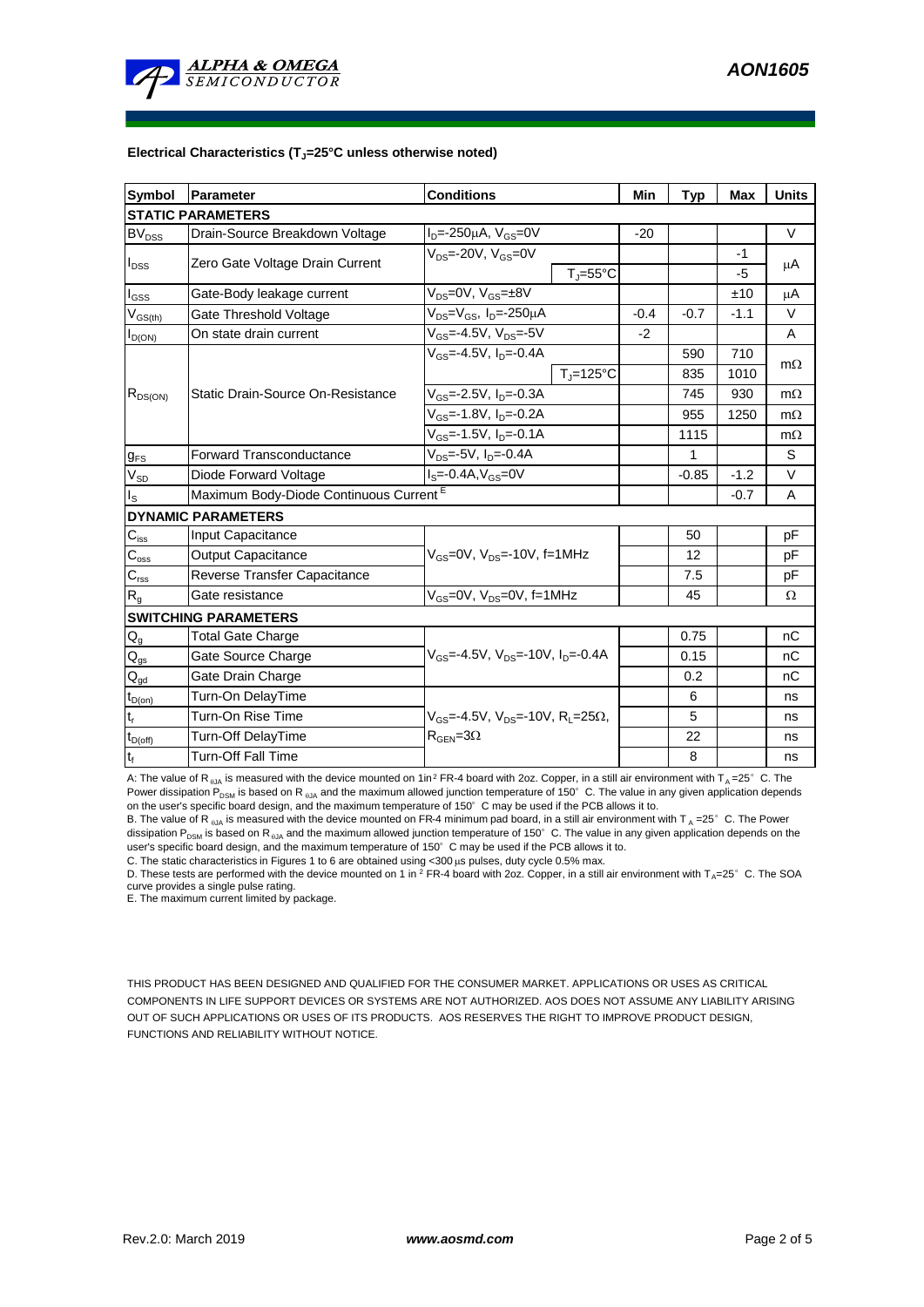

## **TYPICAL ELECTRICAL AND THERMAL CHARACTERISTICS**

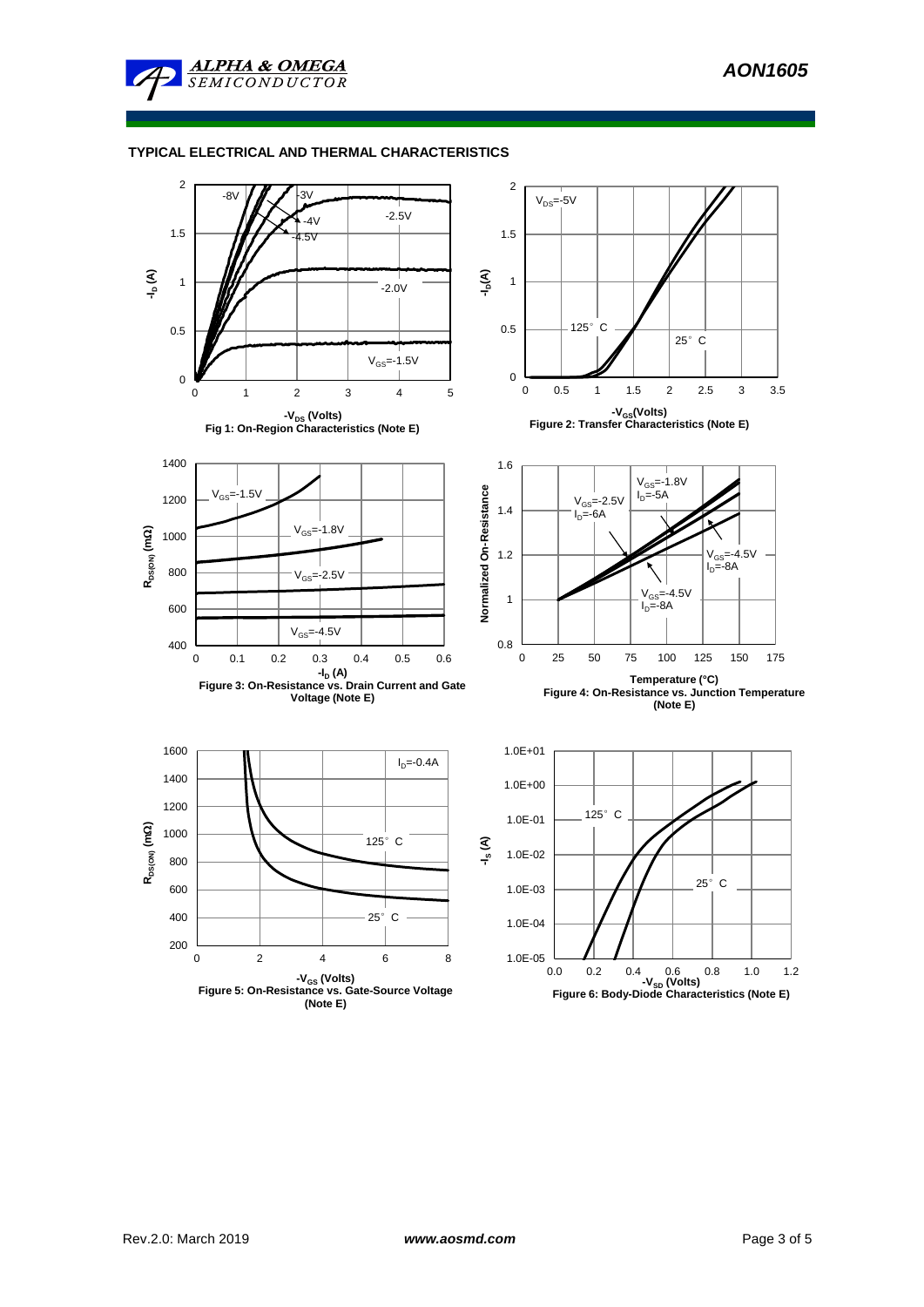

## **TYPICAL ELECTRICAL AND THERMAL CHARACTERISTICS**



**Figure 11: Normalized Maximum Transient Thermal Impedance (Note B)**